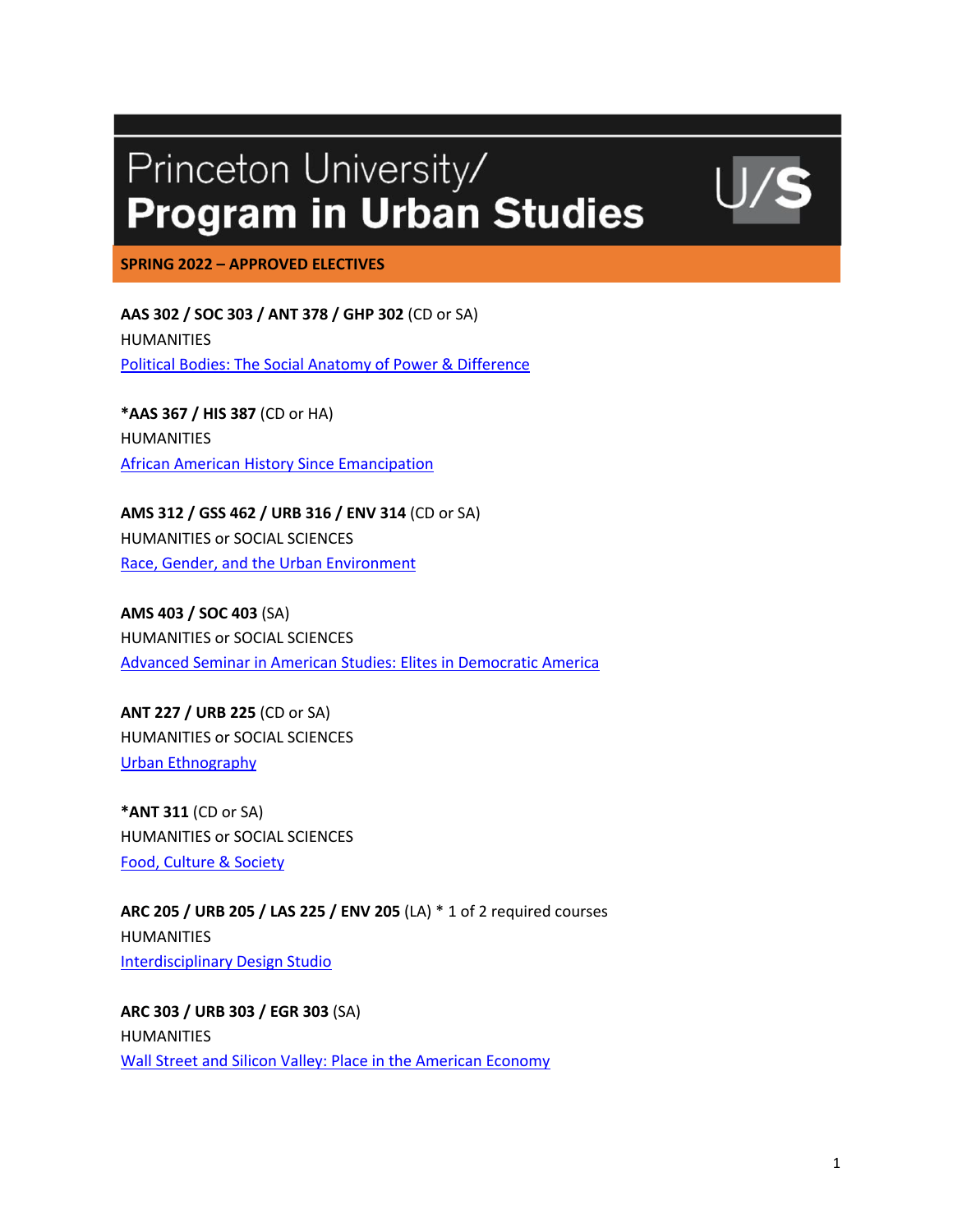## **ARC 492 / URB 492 / ENV 492**  SCIENCE/ENGINEERING or HUMANITIES Topics in the Formal Analysis of the Urban Structure: Environmental Challenges of Urban Sprawl

**\*ART 329 / ARC 318 / HIS 330** (HA) HUMANITIES Architecture of Confinement, from the Hospice to the Era of Mass Incarceration

**CEE 262B / ARC 262B / EGR 262B / URB 262B** (SEL) SCIENCE/ENGINEERING or HUMANITIES Structures and the Urban Environment

**CEE 392 / HUM 392** (EM) SCIENCE/ENGINEERING Engineering Justice and the City: Technologies, Environments, and Power

**\*CEE 474** (SEN) SCIENCE/ENGINEERING Special Topics in Civil and Environmental Engineering: Structural Engineering for Climate Change **Adaptation** 

**CEE 477 / ENE 477** (SEN) SCIENCE/ENGINEERING Engineering Design for Sustainable Development

**ENE 273 / ECE 273** (SEN) SCIENCE/ENGINEERING Renewable Energy and Smart Grids

**ENG 317 / COM 396 / HUM 314** (CD or LA) HUMANITIES Where are we? Maps, Travel, and Wonder

**ENG 384 / ENV 383** (LA) HUMANITIES Environmental Justice Through Literature and Film

**ENV 380 / ENG 480 / COM 386** (CD or LA) SCIENCE/ENGINEERING or HUMANITIES Cities, Sea Level Rise and the Environmental Humanities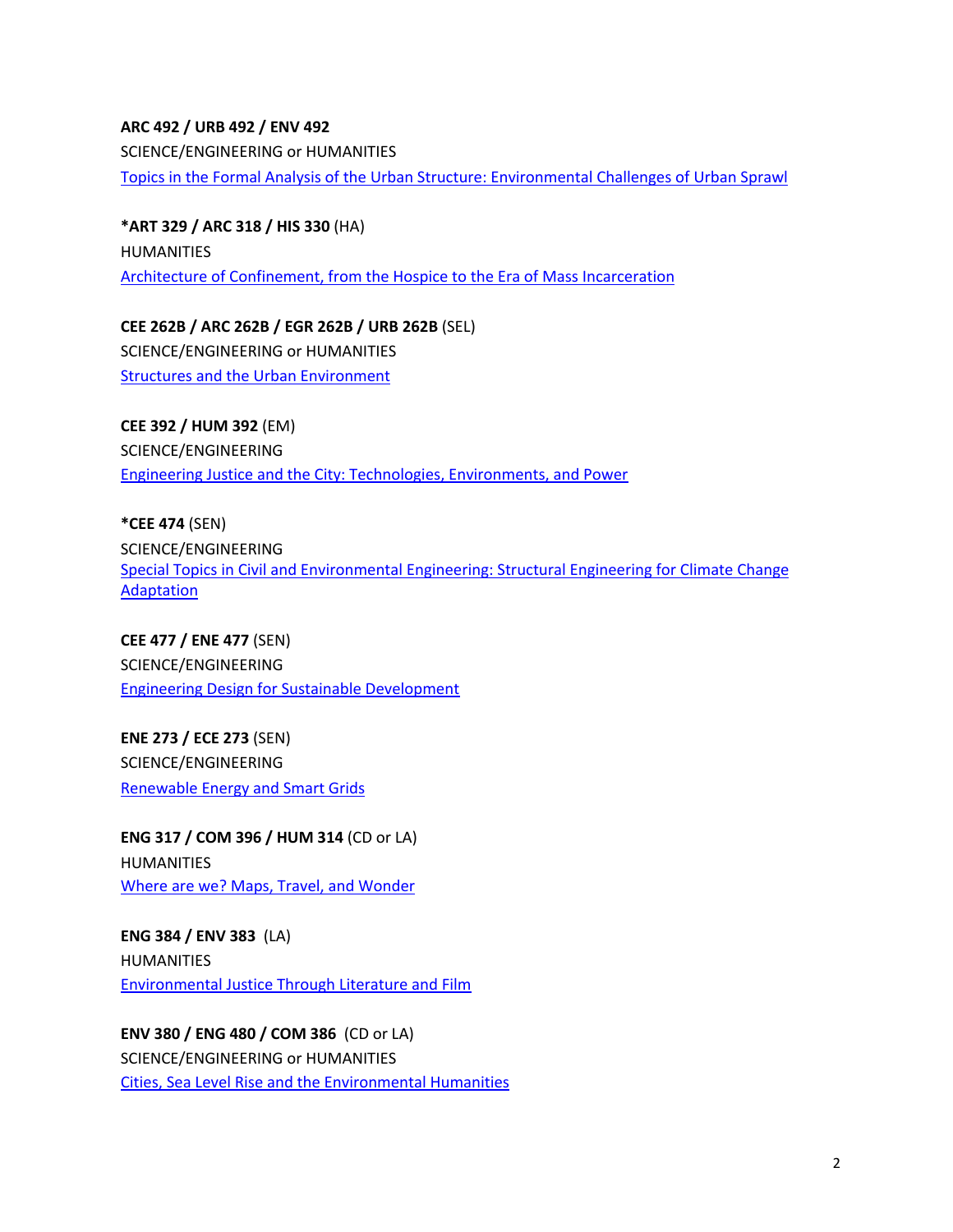**ENV 305 / SAS 315** (SA) SCIENCE/ENGINEERING or HUMANITIES Topics in Environmental Studies: Co-existing with Complexity: Present and Possibilities for Environment

**GEO 202** (STL) SCIENCE/ENGINEERING or HUMANITIES Ocean, Atmosphere, and Climate

**GEO 360 / ENV 356** (SEL) SCIENCE/ENGINEERING Topics in Environmental Justice in the Geosciences

**HIS 465 / LAO 465 / AMS 465** (HA) HUMANITIES or SOCIAL SCIENCES Latino Urban History

**HIS 202 / URB 203 / AMS 202 / AAS 203** (CD or HA) HUMANITIES or SOCIAL SCIENCES The Sixties: Documentary, Youth and the City

**\*HIS 393 / AAS 393 / SPI 389** (HA) HUMANITIES or SOCIAL SCIENCES Race, Drugs, and Drug Policy in America

**HIS 459 / GSS 459 / AMS 459** (HA) HUMANITIES The History of Incarceration in the U.S.

**HUM 352 / ENG 252 / URB 352 / THR 350** (CD or LA) HUMANITIES Arts in the Invisible City: Race, Policy, Performance

**\*HUM 234 /EAS 234 /COM 234** (EM) HUMANITIES East Asian Humanities II: Traditions and Transformations

**JRN 449 / HLS 448 / URB 447** (SA) HUMANITIES or SOCIAL SCIENCES International News: Reporting on Rising Nationalism in Europe